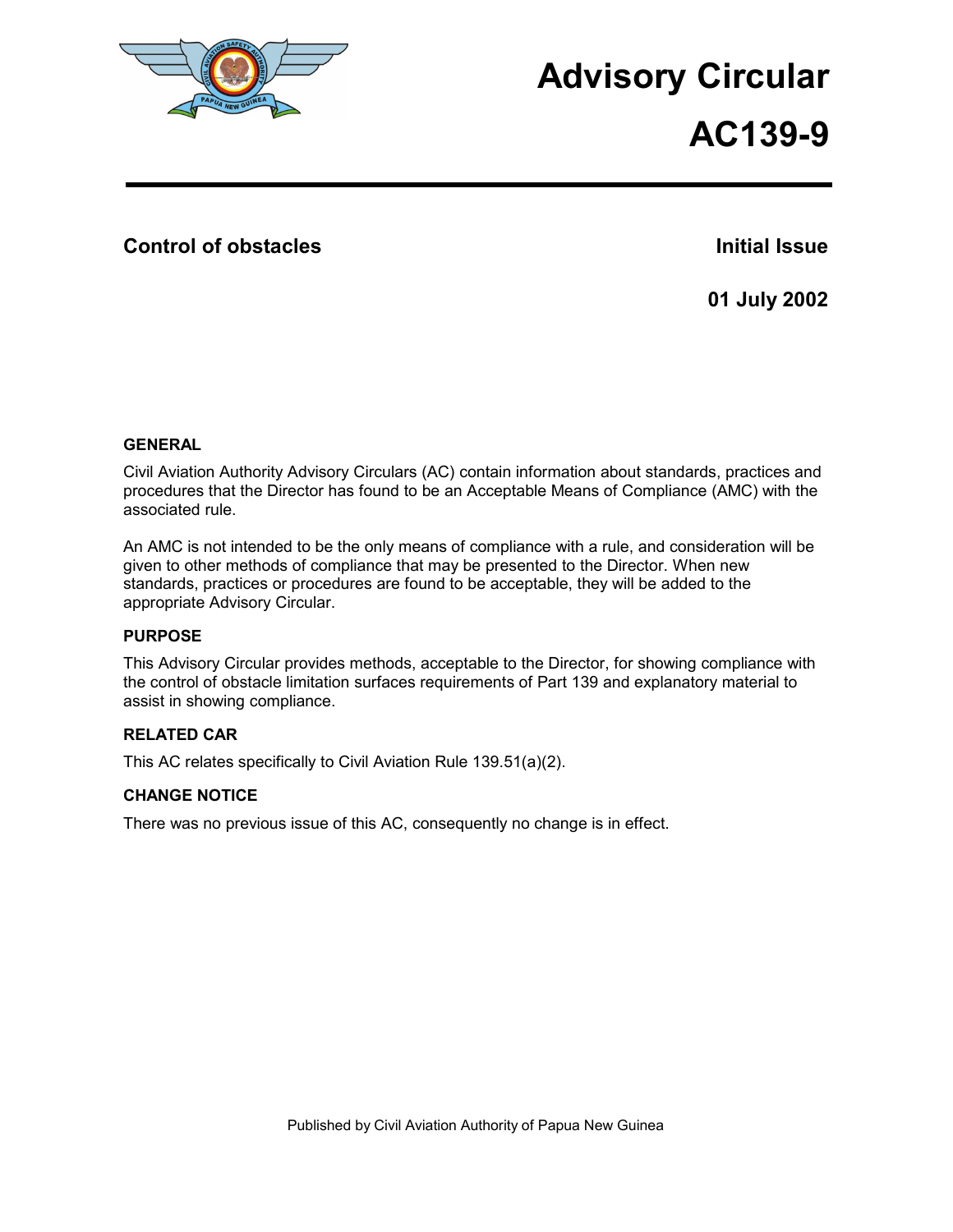# **Table of Contents**

| <b>CHAPTER 1 - AERODROME OBSTACLE LIMITATION SURFACES</b> |                                     | 2 |
|-----------------------------------------------------------|-------------------------------------|---|
| 1.1                                                       |                                     |   |
| 1.2                                                       |                                     |   |
| 1.3                                                       |                                     |   |
| 1.4                                                       |                                     |   |
|                                                           | <b>CHAPTER 2 - OBSTACLE CONTROL</b> | 3 |
| 2.1                                                       |                                     |   |
| 2.2                                                       |                                     |   |
| 2.3                                                       |                                     |   |
| 2.4                                                       |                                     |   |
| 2.5                                                       |                                     |   |
| 26                                                        |                                     |   |
| 2.7                                                       |                                     |   |
| 2.8                                                       |                                     |   |
|                                                           |                                     |   |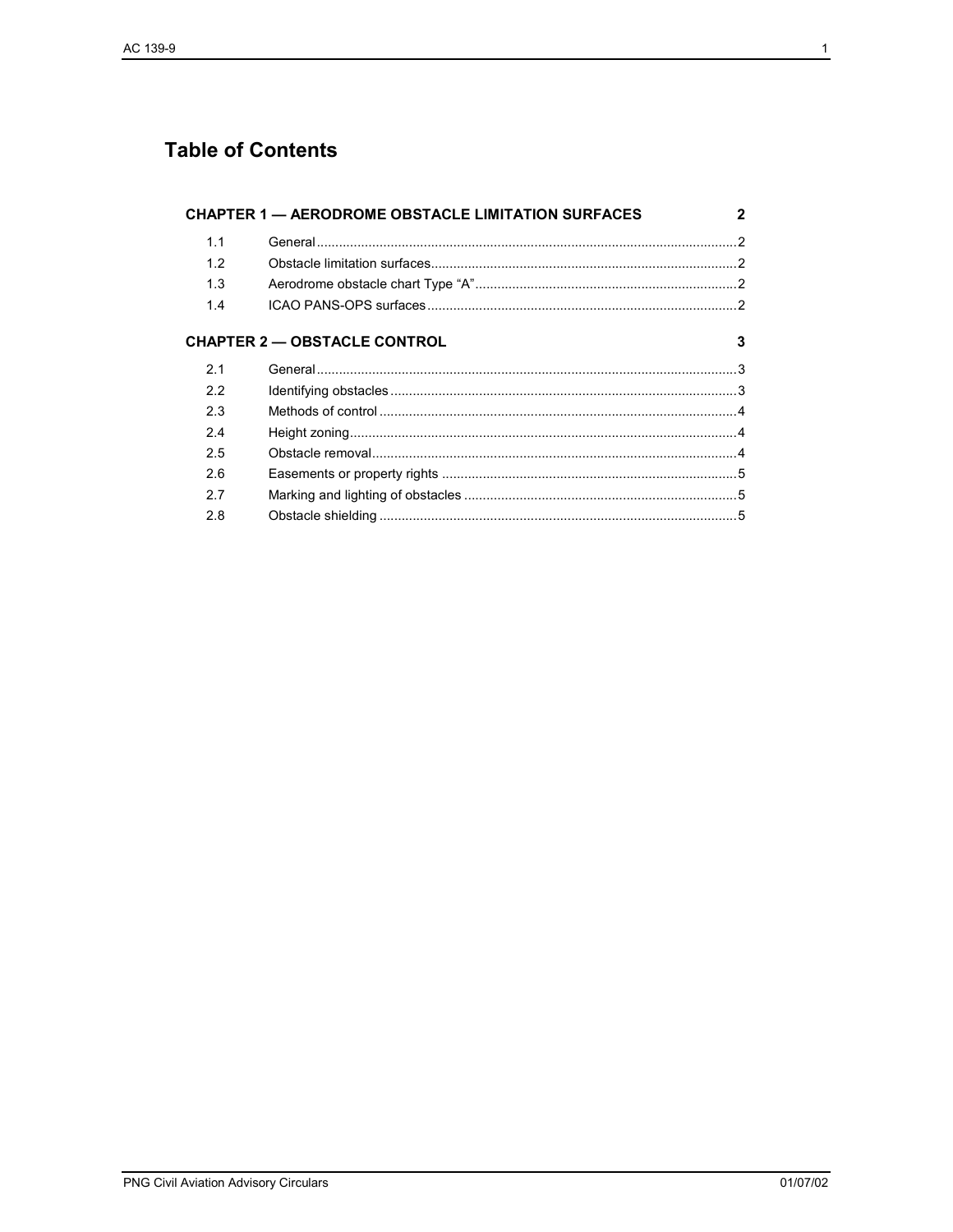# **CHAPTER 1 — AERODROME OBSTACLE LIMITATION SURFACES**

#### **1.1 General**

**1.1.1** The effective utilisation of an aerodrome may be influenced by natural features and man made objects inside and outside the aerodrome boundary. These may result in:

- (1) limitations on the distance available for aircraft take-off and landings;
- (2) the range of meteorological conditions in which take-off and landings can be undertaken; or
- (3) a reduction in the payload of some aircraft types, or all the above.

### **1.2 Obstacle limitation surfaces**

**1.2.1** Of the aerodrome design obstacle limitation surfaces the following are the essential elements —

- take-off climb surface
- approach surface
- transitional side surface
- inner horizontal surface
- conical surface

**1.2.2** The aerodrome design specifications state that all existing objects penetrating the obstacle limitation surfaces should, as far as practical, be removed unless they are shielded by existing immovable objects. Detailed specifications about the marking and lighting of obstacles are contained in ICAO Annex 14, Volume I Aerodromes, Chapter 6.

### **1.3 Aerodrome obstacle chart Type "A"**

**1.3.1** The aerodrome obstacle chart Type "A" represents a profile of the take-off obstruction environment on departure from a specific runway. The basic slope shown on the chart is 1.2 percent which is below the slope of the protected take-off climb surface established for a runway intended for use by multi-engine aircraft.

**1.3.2** Although objects may penetrate the 1.2 percent (1:83.3) slope, there is no need to remove any which are beneath the aerodrome design take-off climb surface. However, all objects shown are accountable in the calculation of the aircraft take-off performance and in some instances may affect the payload of a particular aircraft type. The extent of this limitation depends on individual circumstances, but it is possible to significantly reduce the payload penalty by judicious obstacle removal close to the aerodrome. Conversely, it may be that an obstacle several kilometres from the aerodrome is the limiting factor.

### **1.4 ICAO PANS-OPS surfaces**

**1.4.1** The PANS-OPS surfaces are used in the construction of instrument flight procedures. They are designed to safeguard an aeroplane from collision with obstacles when flying on instruments. Pilots use minimum safe altitudes, established for each segment of the instrument procedures, which are based on obstacle clearances in the procedure areas.

**1.4.2** Instrument flight procedure obstacle free surfaces sizes and dimensions do not usually coincide with the aerodrome design obstacle limitation surfaces. Look in PANS-OPS, Doc 8168, Volume 2 for the obstacle free surfaces needed for instrument approach, missed approach procedures, and for visual manoeuvring (circling) procedures.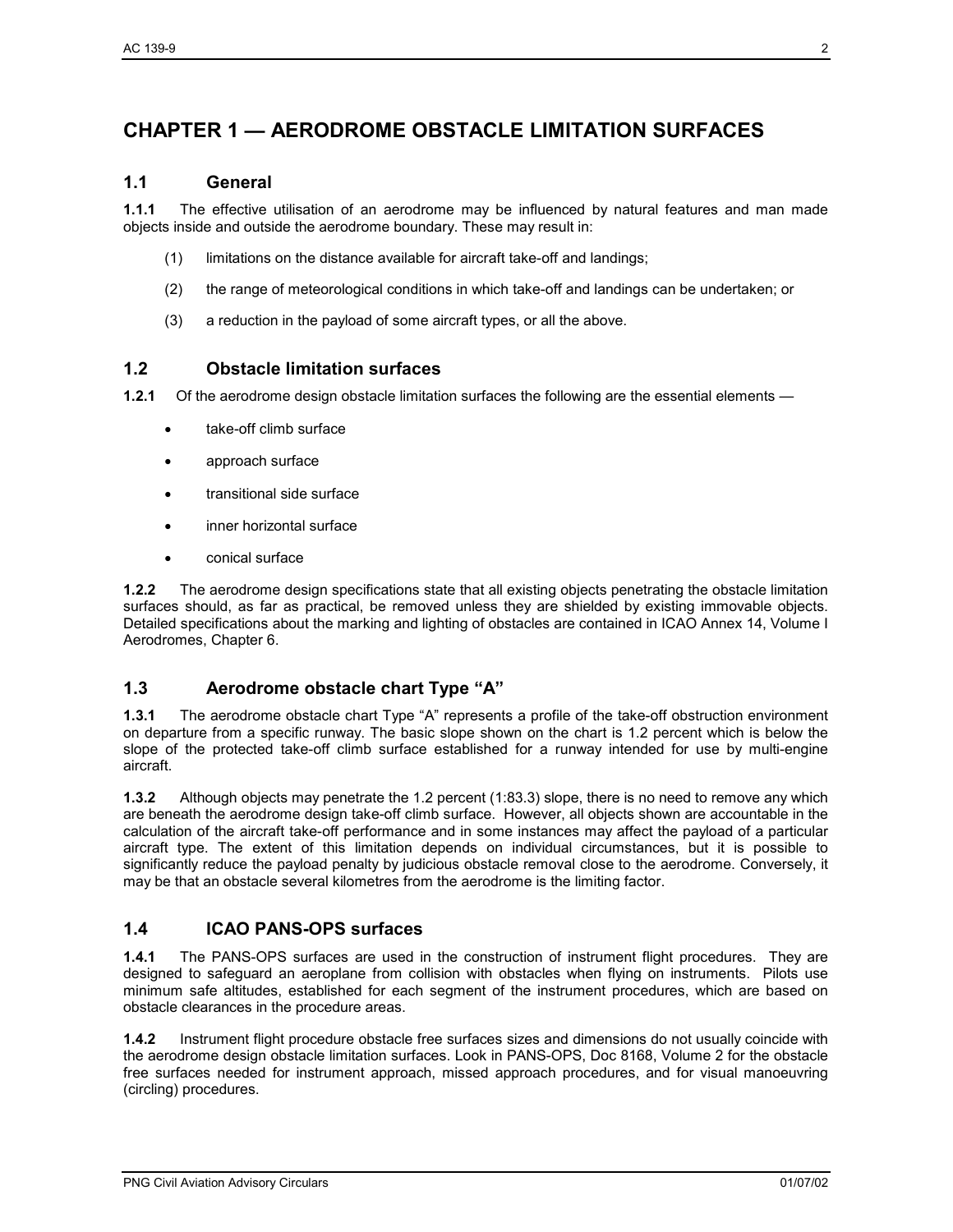# **CHAPTER 2 — OBSTACLE CONTROL**

#### **2.1 General**

**2.1.1** When considering obstacle control the following should not be overlooked as they could have an adverse effect on the regularity of aircraft operations:

- (1) objects which penetrate the approach surface are critical since they represent an erosion of the clearance between the final approach path, usually 3 degrees, and fixed or mobile obstacles on the ground.
- (2) on an approach where the approach surface is significantly obstructed, the safe operation of aircraft is ensured by raising the aerodrome approach meteorological minima. If the object penetrates into the approach surface, the landing threshold is displaced, effectively reducing the available landing distance. This can have an adverse effect on the regularity of aircraft operations and could impose payload penalties on landing aircraft.
- (3) the transitional surfaces are adjacent to the runway strip and approach surface. Penetration of them by an obstacle results in the reduction in the clearance available whilst carrying out an approach to land or during a missed approach procedure.
- (4) such obstacles may have an adverse effect on the aerodrome meteorological minima and may need marking and lighting.
- (5) aircraft performance requirements, applicable to take-off and climb, require all aircraft to clear all obstacles by a minimum specified margin.
- (6) For a multi-engine aircraft, that requirement includes the climb following failure of the critical engine. Objects which penetrate approach and take-off climb surfaces do not represent a degradation of safety standards but they may impose significant payload penalties on aircraft taking off.
- (7) the inner horizontal surface is more significant for VFR operations.
- (8) it also provides protection for circuiting aircraft following an instrument approach. It does not usually represent a critically limiting surface around a large aerodrome handling IFR traffic, except in so far that it extends beneath the approach surface.
- (9) the conical surface represents the obstacle limiting surface some distance from the aerodrome.
- (10) it is often not practical to control obstacles which penetrate this surface, although it does usually provide a limit to new construction.
- (11) obstacle control, to maintain or improve the Aerodrome Obstacle Chart Type "A" obstacle profile, should be based on the clear understanding of the performance requirements of the aircraft regularly using the aerodrome or those proposed to be brought into regular use.
- (12) any obstacles which are allowed to penetrate the established PANS-OPS surfaces could raise the minimum safe altitudes of the aerodrome instrument flight procedures.

#### **2.2 Identifying obstacles**

**2.2.1** Identification of obstacles requires a complete engineering survey of all areas beneath the aerodrome obstacle limitation surfaces.

**2.2.2** The initial survey should produce a chart presenting a plan view of the entire aerodrome and its environs. The scope of the chart should be to the outer limit of the conical, approach and take-off climb surfaces. It will need to include profile views of all obstacle limitation surfaces. Each obstacle should be identified in both plan and profile with its description and height above the datum, which should be specified on the chart. Engineering field surveys can be supplemented by aerial photographs and photogrammetry to identify possible obstacles not readily visible from the aerodrome.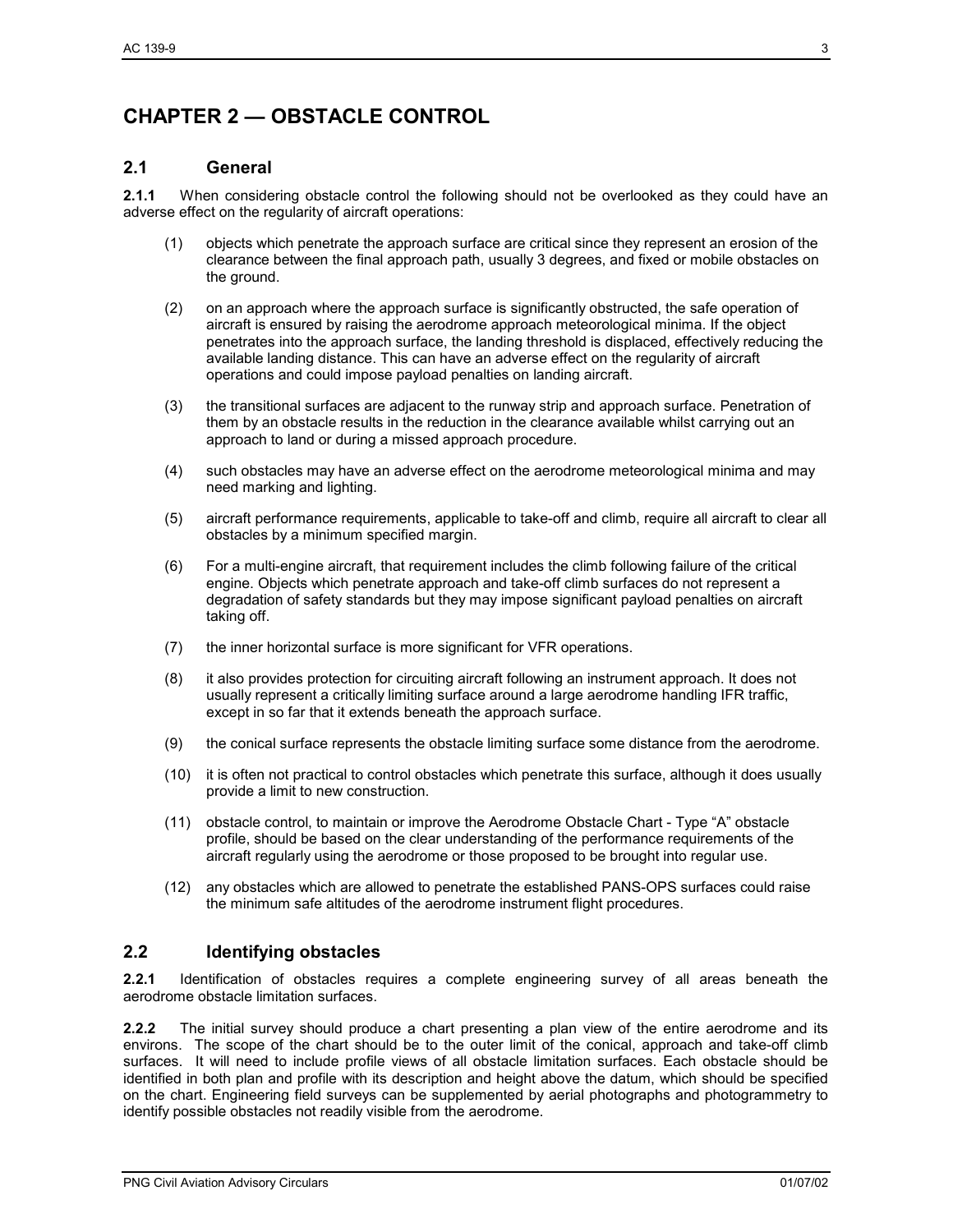**2.2.3** The survey specification for the aerodrome obstacle chart Type "A" is contained in AC139-08, Notification of aerodrome data and information, as it is data and information that is required to be provided for promulgation by AIS.

**2.2.4** Periodic surveys should be conducted to ensure the validity of the information in the initial survey. The aerodrome operator should make frequent visual observations of surrounding areas to determine the presence of new obstacles. Follow-up surveys should be conducted whenever significant changes occur. A detailed survey of a specific area may be necessary when the initial survey indicates the presence of obstacles for which a control programme is contemplated. Following completion of an obstacle control programme, the area should be resurveyed to provide corrected data on the presence or absence of obstacles. Similarly, revision surveys should be conducted if changes are made, or planned, to the aerodrome characteristics such as runway length, elevation or orientation. No firm rule can be set down for the frequency of periodic surveys, but constant vigilance is required. Changes in obstacle data arising from surveys are to be notified to the Aeronautical Information Service (AIS) as soon as practicable for promulgation to the aircraft operators.

## **2.3 Methods of control**

**2.3.1** The viability, and safety, of aerodrome use, by aircraft operators, can be assured by establishing effective obstacle control to maintain the obstacle limitation surfaces. Control can be achieved, in a number of ways, by:

- (1) enactment of height zoning protection by the local authority;
- (2) establishing an effective obstacle removal programme; or
- (3) purchasing of easement or property rights, or all of these.

### **2.4 Height zoning**

**2.4.1** The objective of height zoning is to protect the aerodrome obstacle limitation surfaces from intrusion by manmade objects and natural growth such as trees.

**2.4.2** This is done by the enactment of ordinances identifying height limits underneath the aerodrome obstacle limitation surfaces. The responsibility for the enactment of such an ordinance is a matter between the aerodrome operator and the local authority.

**2.4.3** To give effect to height-zoning a zoning map should be prepared for the guidance of the responsible local authority. The map is a composite, relating all zoning criteria to the ground level around the aerodrome. It should cover the aerodrome design obstacle limitation surfaces and, where applicable, the take-off flight path for the aerodrome obstacle chart Type "A" and any PANS-OPS surfaces.

**2.4.4** Typical zoning ordinances include a statement of the purpose of, or necessity for, the action. They include a description of the obstacle limitation surfaces which should conform to the aerodrome design surfaces and, if applicable, the aerodrome obstacle chart Type "A" and the PANS-OPS surfaces. They also contain a statement of allowable heights which should conform to the specifications for these surfaces. Provisions are made, in the ordinances, for a maximum allowable height, for existing non-conforming uses, for marking and lighting of obstacles and for appeals from the provision of the ordinance.

The matter of bird control could also be addressed at the same time by defining areas which the siting of gravel pits, refuse dumps, sewage outfalls and other features, which attract birds, may be subjected to restriction in the interests of aviation safety.

### **2.5 Obstacle removal**

**2.5.1** When obstacles have been identified, the aerodrome operator should make every effort to have them removed, or reduced in height so that they are no longer an obstacle. If the obstacle is a single object it may be possible to reach agreement with the owner of the property to reduce the height to acceptable limits without adverse effect. Examples of such objects are a tree, a television aerial or a chimney.